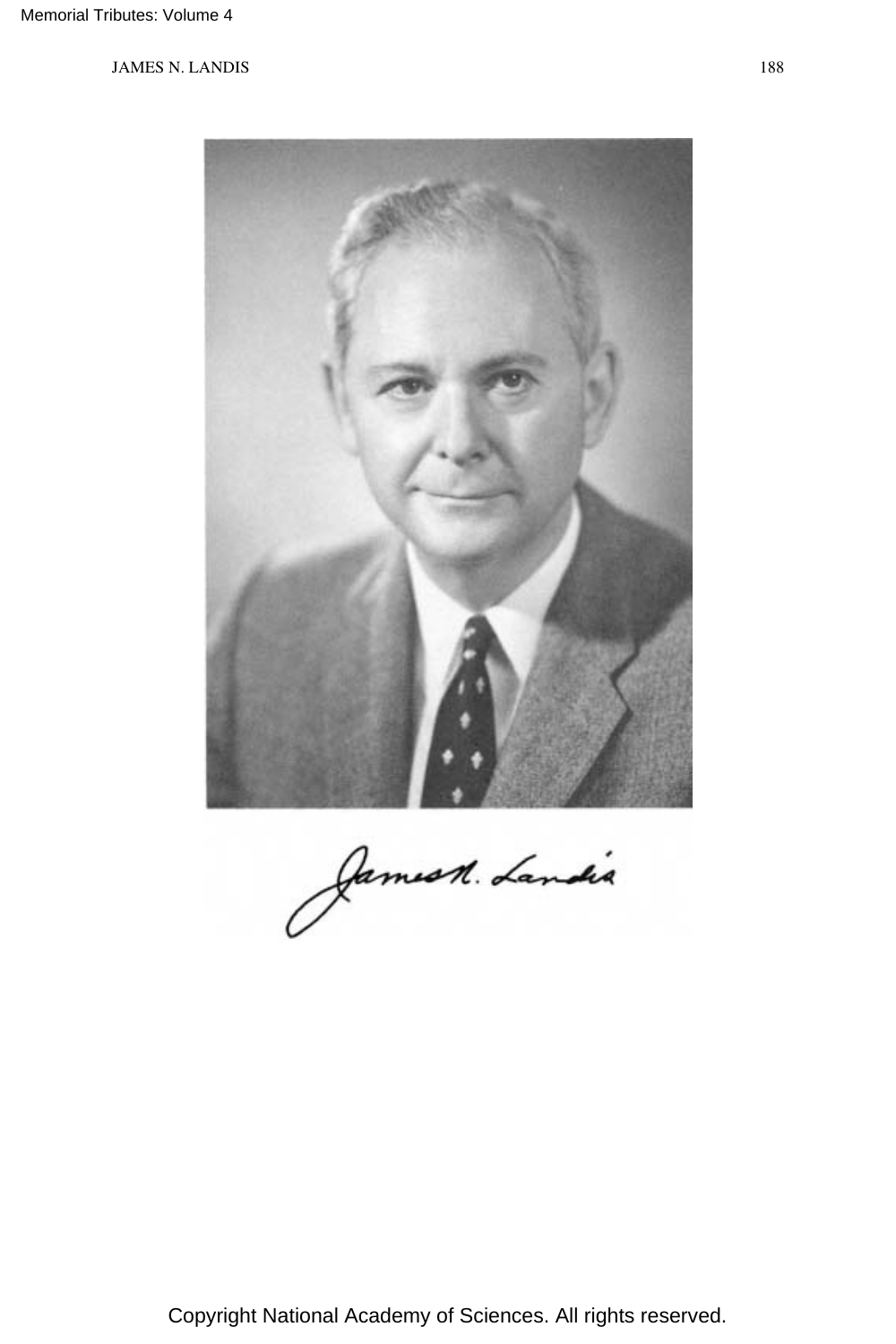# **James N. Landis**

#### 1899-1989

#### By John R. Kiely

Jim Landis, a founding member of the National Academy of Engineering and a noted power engineer, died of cancer on April 29, 1989, at age eighty-nine.

Landis's active engineering years spanned the period from the time of small, low-pressure fossil steam units to the time of very large, high-pressure fossil units and large nuclear units. He was an outstanding mechanical engineer, and he played a major role in technical developments of steam power in this period.

Born in Champaign, Illinois, on August 18, 1899, Landis was an only child. His family lived in Danville, Indiana, during his high school years. Here he was a classmate of his future wife, Lucile Nichols. In 1922 Landis received his B.S. in mechanical engineering from the University of Michigan, where he was elected to the engineering honor societies Tau Beta Pi and Sigma Xi. Upon graduation he and Lucile, also a 1922 graduate of the university, were married.

Shortly after graduation, he went to work for Brooklyn Edison Company as a mechanical engineer researching the design and the equipment for the new Hudson Avenue Generating Station and other plants. From 1929 to 1932, he administered the civil, structural, and mechanical engineering and the layout for all Brooklyn Edison generating stations. During this period, the Hudson Avenue Station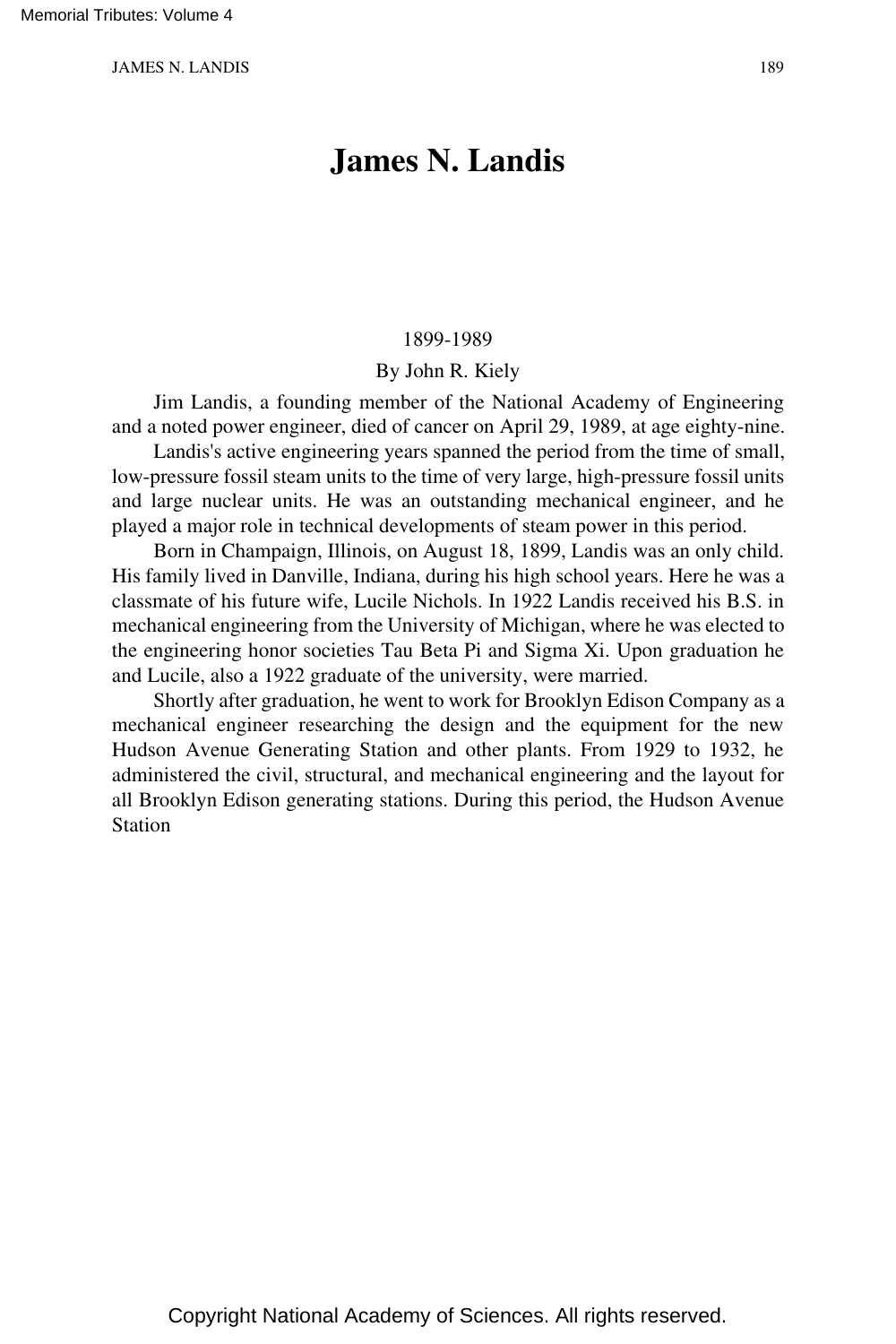became the world's largest generating plant with 770,000 kilowatts of capacity. Two of its units, rated at 160,000 kilowatts each, were the largest single-shaft turbine units ever built. In 1932 Landis became the mechanical engineer of Brooklyn Edison in complete charge of the civil, structural, and mechanical design.

When Brooklyn Edison and Metropolitan Electric Utilities combined into Consolidated Edison, Landis headed a new contract and inspection department. He then became responsible for the civil, structural, and mechanical engineering layout and electrical drafting for all Consolidated Edison power system installations.

This period covered a transition of some installations from direct current and some from twenty-five-cycle alternating current to sixty-cycle alternating current that was standard for all modern generating stations in the United States. Also during this period, modest-sized, high-pressure steam boilers became available. The addition of topping units to existing low-pressure stations increased the station capacity and significantly increased the overall efficiency of the plants. Eventually, single large high-pressure boilers and turbines were developed. During these years, Landis had developed an outstanding reputation in the power industry.

World War II placed additional demands on all war-related industry. For Landis this meant ensuring Consolidated Edison's engineering responsibility for the wartime power needs of Metropolitan New York while also working with the War Production Board in Washington on power requirements of the United States and its allies.

After the war, the power generator field became a major area for engineering and construction. The Bechtel Corporation was adding to its power design group in order to meet the coming surge in demand for electricity. Stephen Bechtel, acting on the recommendation of several top utility executives, offered Landis the position of chief power engineer to have charge of steam plant design for Bechtel. Landis accepted, and in 1948 he joined Bechtel in San Francisco. Here he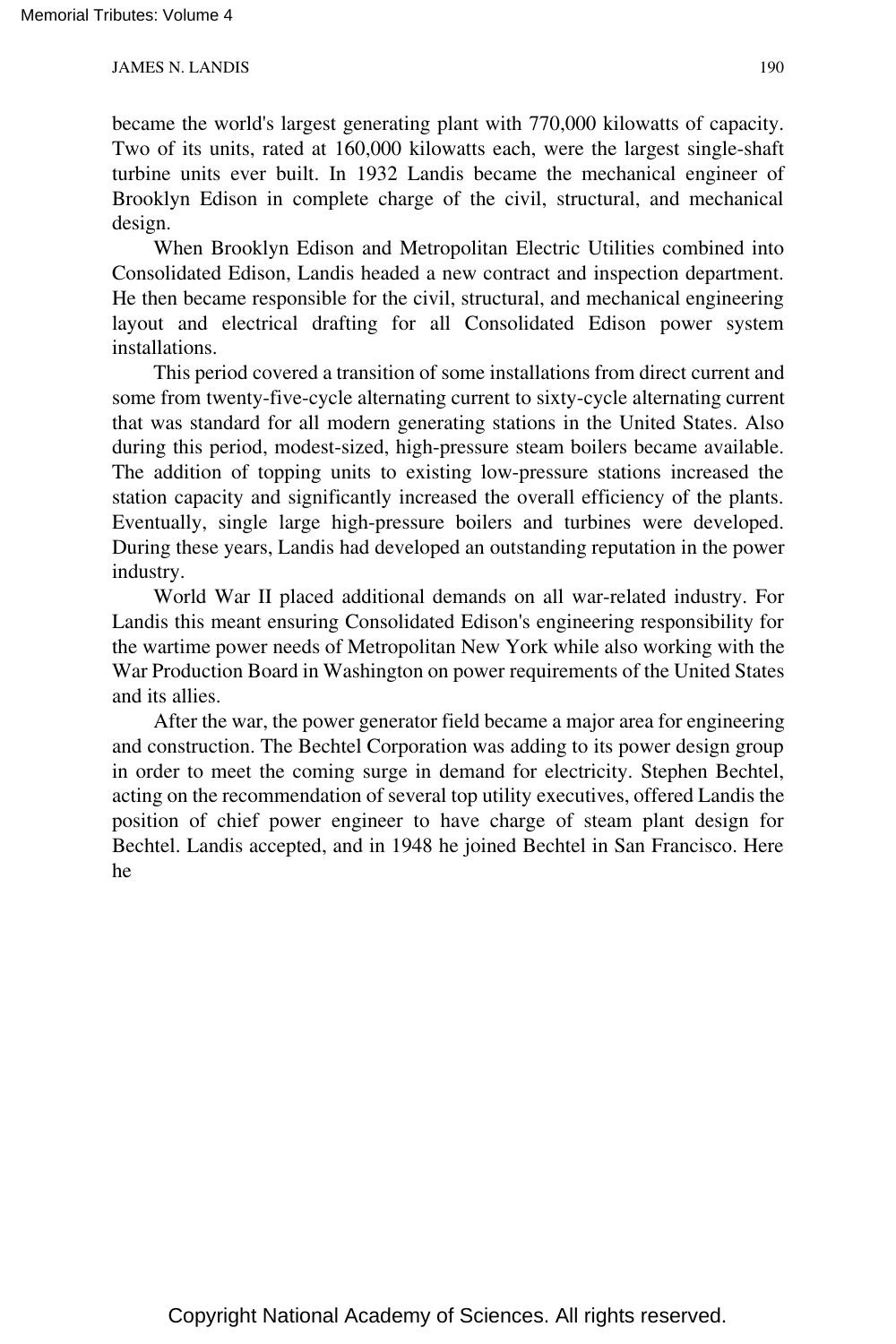organized the steam plant design group to handle the expanding load of steam units for such companies as Pacific Gas & Electric, Utah Power & Light, Southern California Edison, and many others.

By 1951 the use of the peaceful atom for steam power had become a subject of great interest. Under President Eisenhower's direction, it was decided to make available to industry the nuclear knowledge involved in the weapon reactors.

A group of utilities and Bechtel formed the Nuclear Power Group and offered to finance its own costs to study the nuclear weapon reactors and make a preliminary power plant design. Jim Landis was one of the key people from Bechtel to participate in this study.

By 1953 Landis had become a vice-president of Bechtel. The Nuclear Power Group Inc. was ready to spend the money to develop the design of a 200,000 kilowatt plant for Commonwealth Edison at Dresden, Illinois, with a General Electric nuclear energy supply.

In 1955 General Electric offered Commonwealth Edison a fixed price for the Dresden plant based on Bechtel's offer to fix the price of the non-nuclear portion of the plant. Commonwealth Edison accepted, and Landis was launched into the real world of nuclear power.

Nuclear power and fossil power design and construction were moving rapidly, and Landis was deeply involved until his retirement from active management in September 1964. He continued to consult actively as an executive consultant and as a vice-president of Bechtel Nuclear Corporation until September 1974.

Throughout his life, Landis strongly supported activities of engineering societies. In particular, he participated in section, technical, and administrative aspects of the American Society of Mechanical Engineers (ASME). He was chairman of the Metropolitan Section of New York, 1933-1935, and of the San Francisco Section, 1955-1956. He became a fellow of ASME in 1954, was elected president of ASME in 1957, and made an honorary member in 1964. His wife,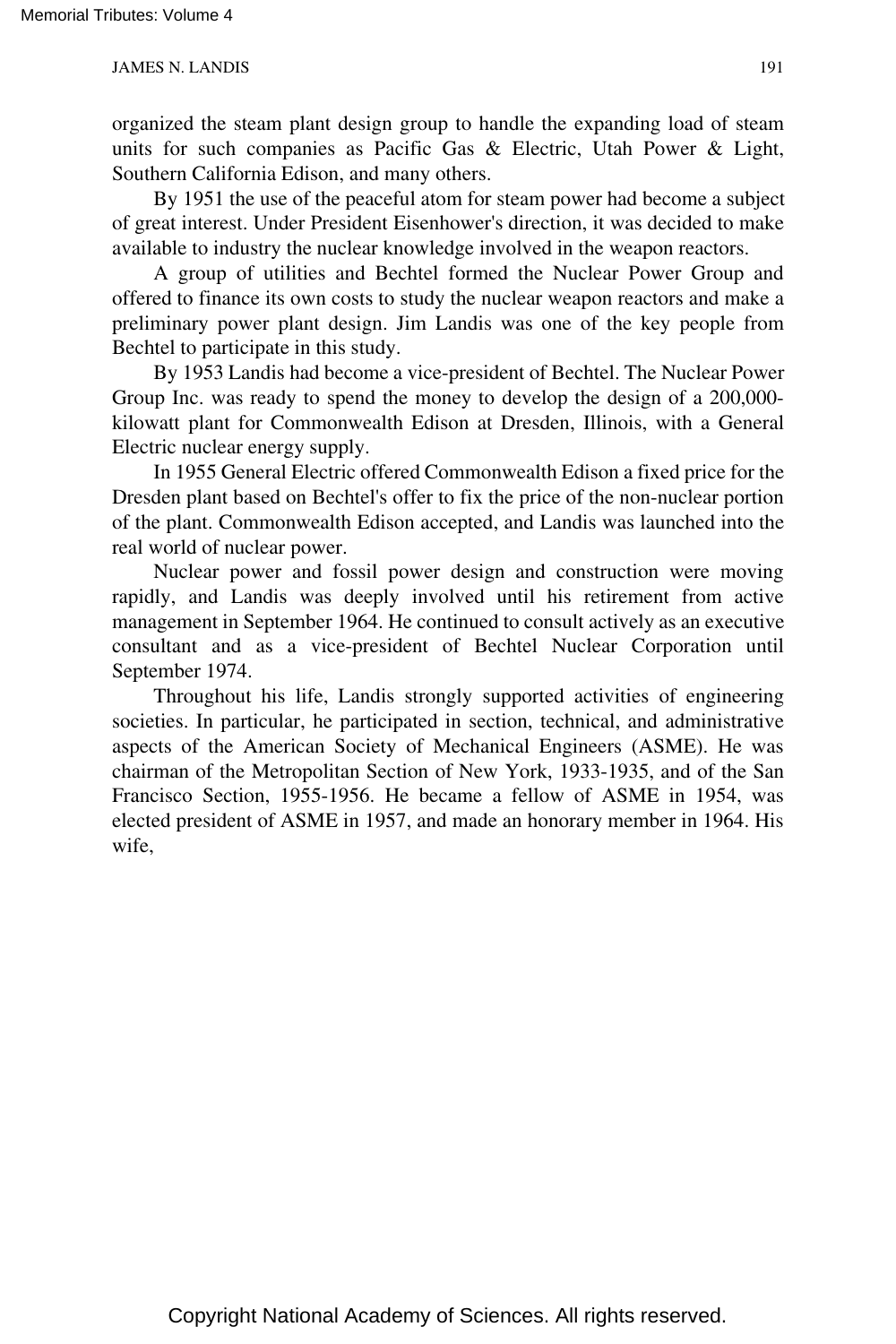Lucile, was active in the ASME Women's Auxiliary, serving a term as its president in 1947.

As a director and president in 1961 of the Engineers Joint Council, a federation of engineering societies, Landis was able to express his interest in strengthening and unifying the voice of engineers. The culmination of Landis' desire to give the engineering profession national stature and visibility was the establishment of the National Academy of Engineering. He was a member of the Committee of Twenty-Five for founding the Academy and a founding member.

Landis was chairman of the United States Committee when the World Power Conference met in Melbourne, Australia. He served actively as a member of that committee for several years.

Landis was a charter member and a fellow of the American Nuclear Society, a member of the Prime Movers Committee of the Edison Electric Institute, and while with Consolidated Edison a member of the Power Generation Committee of the Association of Edison Illuminating Companies.

Landis had a very active interest in technical developments of the power industry. He published numerous papers that were presented at various universities, ASME meetings, and association meetings worldwide. In recognition of his many contributions to the engineering community, Landis was awarded the Franklin Institute's Newcomen Medal in 1978. In 1977 he was the first recipient of the ASME's James N. Landis Medal, given for ''outstanding personal performance in nuclear and fossil power stations, coupled with humanitarian pursuits in his profession.''

In addition to Lucile, Jim is survived by his son, James Philip married to Else Molvig; and two daughters, Priscilla Jean married to Lloyd Jackson Moulton, and Janet Lucile, widow of Nobel Laureate Luis Walter Alvarez.

Jim and Lucile led quite an active life in retirement at Rossmoor, Walnut Creek in the San Francisco Bay Area. They especially enjoyed square and ballroom dancing, and